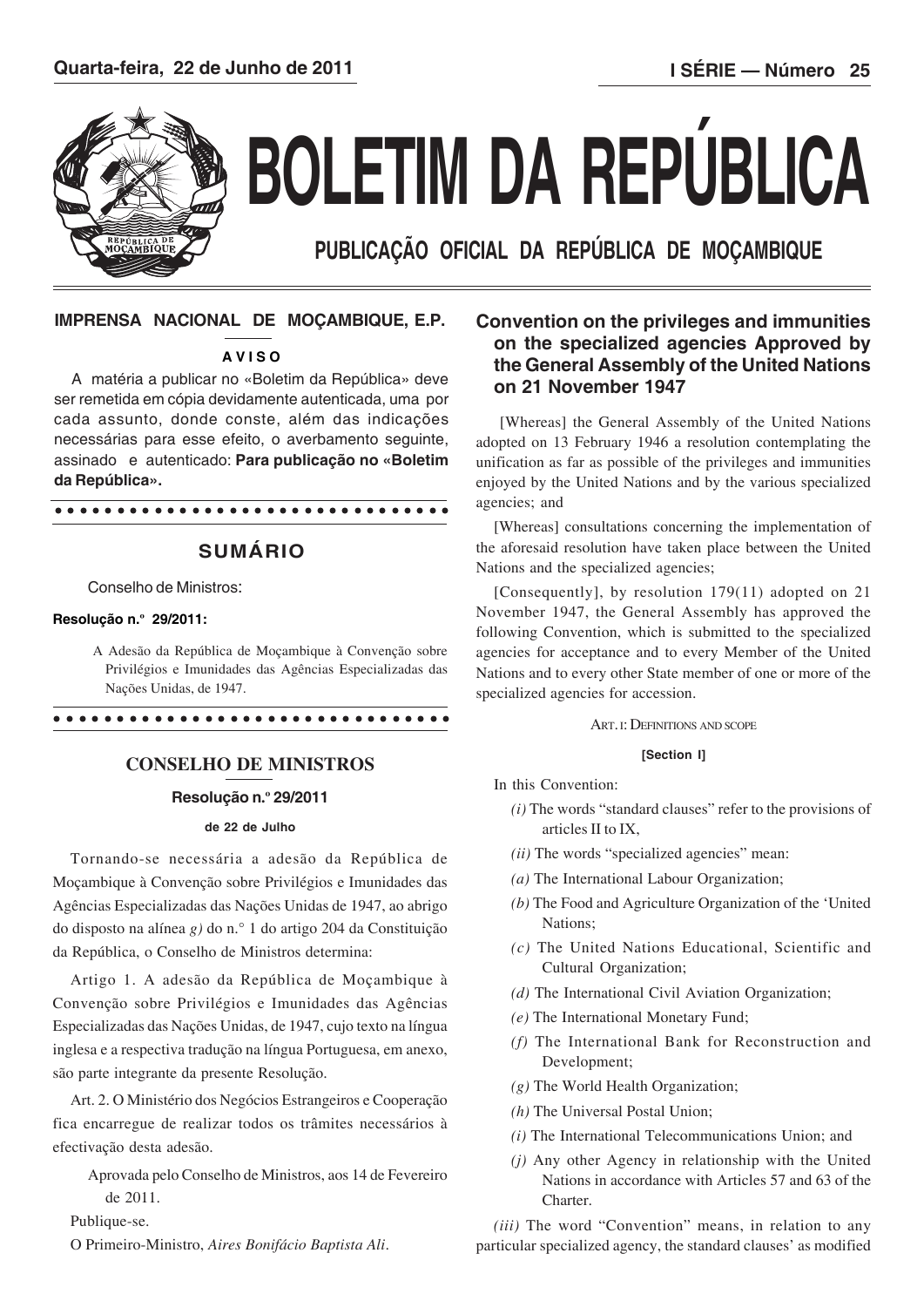by the final (or revised) text of the annex transmitted by that agency in accordance with sections 36 and 38.

 *(iv)* For the purposes of article Ill, the words "property and assets" shall also include property and funds administered by a specialized agency in furtherance of its constitutional functions.

(v) For the purposes of articles V and VII, the expression "representatives of members" shall be deemed to include all representatives; alternatives, advisers, technical experts and secretaries of delegations.

(vi) In sections 13, 14, 15 and 25, the expression "meetings convened by a specialized agency" means meetings: (I) of its assembly and of its executive body (however designated), and (2) commission provided for in its constitution; (3) of any international conference convened by it; and (4) of any committee of any of these bodies.

(vii) The term "executive head" means the [principal executive official] of the specialized agency in question, whether designated "Director-General" or otherwise.

# [SECTION 2]

Each State party to this Convention in respect of any specialized agency to which this Convention has become applicable in accordance with section 37 shall accord to, or in connexion with, that agency the privileges and immunities set forth in the standard clauses on the conditions specified therein, subject to any modification of those clauses contained in the provisions of the final (or revised) annex relating to that agency and transmitted in accordance with sections 36 or 38.

# ART. II: JURIDICAL PERSONALITY

# [SECTION 3]

The specialized agencies shall possess juridical personality. They shall have the capacity (a) to contract, *(b)* to acquire and dispose of immovable and movable property, (c) to institute legal proceedings.

#### ART. III: PROPERTY, FUNDS AND ASSETS

# [SECTION 4]

The specialized agencies, their property and assets, wherever located and by whomsoever held, shall enjoy immunity from every form of legal process except in so far as in any particular case they have expressly waived their immunity. It is however, understood that no waiver of immunity shall extend to any measure of execution.

## [SECTION 5]

The premises of the specialized agencies shall be inviolable. The property and assets of the specialized agencies, wherever located and by whomsoever held, shall be immune from search, requisition, confiscation, expropriation and any other form of interference, whether by executive, administrative, judicial or legislative action.

# [SECTION 6]

The archives of the specialized agencies, and in general all documents belonging to them or held by them, shall be inviolable, wherever located.

# [SECTION 7]

Without being restricted by financial controls, regulations or moratoria of any kind:

*(a)* The specialized agencies may hold funds, gold or currency of any kind and operate accounts in any currency;

*(b)* The specialized agencies may freely transfer their funds, gold or currency from one country to another or within any country and convert any currency held by them into any other country.

## [SECTION 8]

Each specialized agency shall, in exercising its rights under section 7 above, pay due regard to any representations made by the Government of any State party to this Convention in so far as it is considered that effect can be given to such representations without detriment to the interests of the agency.

#### [SECTION 9]

The specialized agencies, their assets, income and other property shall be:

- *(a)* Exempt from all direct taxes; it is understood, however, that the specialized agencies will not claim exemption from taxes which are, in fact, no more than charges for public utility services;
- *(b)* Exempt from customs duties and prohibitions and restrictions on imports and exports in respect of articles imported or exported by the specialized agencies for their official use; it is understood, however, that articles imported under such exemption will not be sold in the country into which they were imported except under conditions agreed to with the Government of that country;
- *(c)* Exempt from duties and prohibitions and restrictions on imports and exports in respect of their publications.

# [SECTION 10]

While the specialized agencies will not, as a general rule, claim exemption from excise duties and from taxes on the sale of movable and immovable property which form part of the price to be paid, nevertheless when the specialized agencies are making important purchases for official use of property on which such duties and taxes have been charged or are chargeable, States parties to this Convention will, whenever possible, make appropriate administrative arrangements for the remission or return of the amount of duty or tax.

# ART. IV: FACILITIES IN RESPECT OF COMMUNICATIONS

# **ISECTION 111**

Each specialized agency shall enjoy, in the territory of each State party to this Convention in respect of that agency, for its official communications, treatment not less favourable than that accorded by the Government of such State to any other Government, including the latter's diplomatic mission in the matter of priorities, rates and taxes on mails cables, telegrams, radiograms, telephotos, telephone and other communications, and press rates for information to the press and radio.

## [SECTION 12]

No censorship shall be applied to the official correspondence and other official communications of the specialized agencies.

The specialized agencies shall have the right to use codes and to dispatch and receive correspondence by courier or in sealed bags, which shall have the same immunities and privileges as diplomatic couriers and bags.

Nothing in this section shall be construed to preclude the adoption of appropriate security precautions tobe determined by agreement between a State party to this Convention and a specialized agency.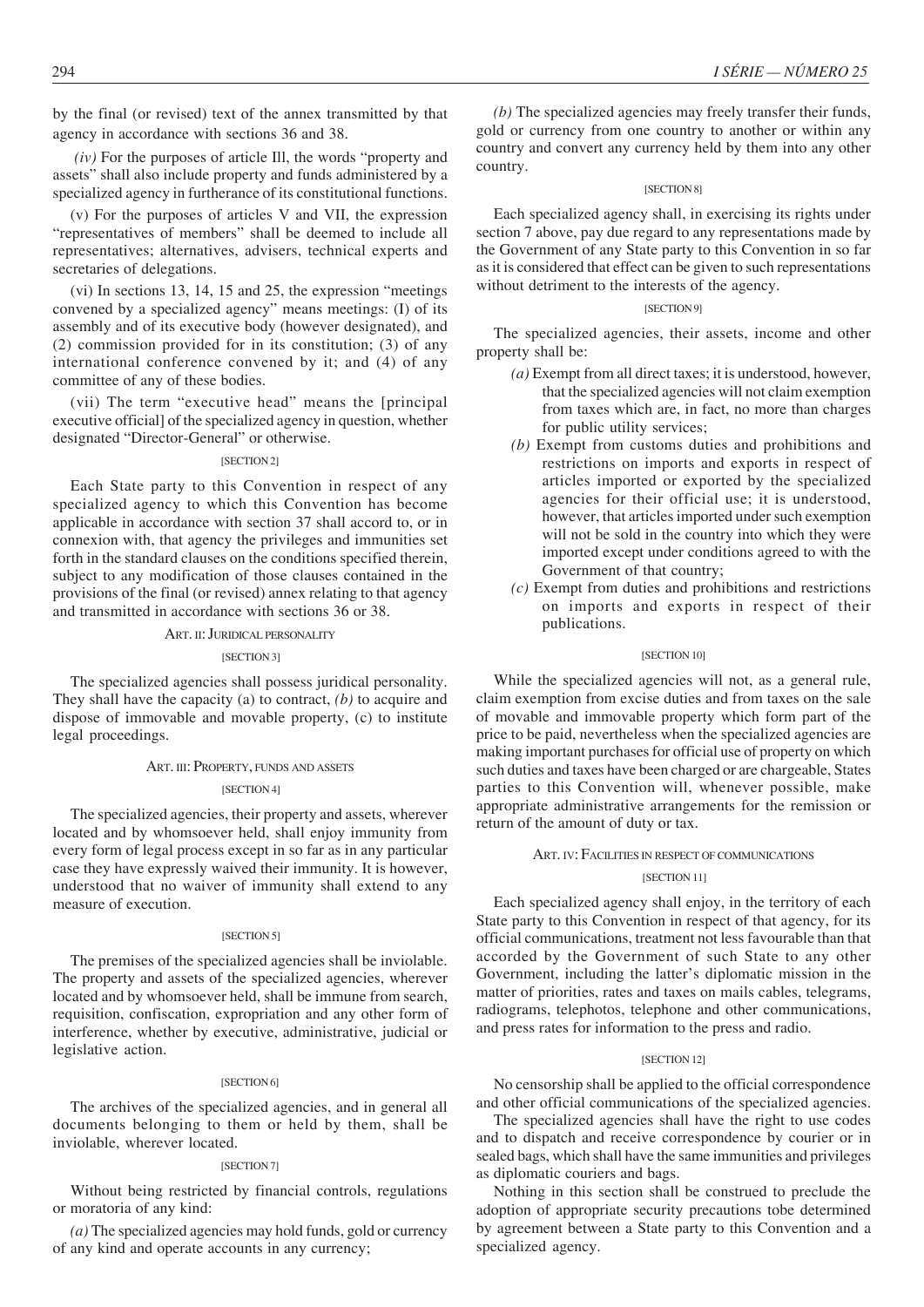# ART. V: REPRESENTATIVES OF MEMBELRS

# [SECTION 13]

Representatives of members at meetings convened by a specialized agency shall, while exercising their functions and during their journeys to and from the place of meeting, enjoy the following privileges and immunities:

- *(a)* Immunity from personal arrest or detention and from seizure of their personal baggage, and in respect of words spoken or written and all acts done by them in their official capacity, immunity from legal process of every kind;
- *(b)* Inviolability for all papers and documents;
- *(c)* The right to use codes and to receive papers or correspondence by courier or in sealed bags;
- *(d)* Exemption in respect of themselves and their spouses from immigration restrictions, aliens' registration or national service obligations in the State which they are visiting or through which they are passing in the exercise of their functions;
- *(e)* The same facilities in respect of currency or exchange restrictions as arc accorded to representatives of foreign Governments on temporary official missions;
- *(f)* The same immunities and facilities in respect of their personal baggage as are accorded to members of comparable rank of diplomatic mission.

## [SECTION 14]

In order to secure for the representatives of members of the specialized-agencies at meeting convened by them complete freedom of speech and complete independence in the discharge of their duties, the immunity from legal process in respect of words spoken or written and all acts done by them in discharging their duties shall continue to be accorded, notwithstanding that the persons concerned are no longer engaged in the discharge of such duties.

## [SECTION 15]

Where the incidence of any form of taxation depends upon residence, periods during which the representatives of members of the specialized agencies at meetings convened by them are present in a member State for the discharge of their duties shall not be considered as periods of residence.

# [SECTION 16]

Privileges and immunities are accorded to the representatives of members, not for the personal benefit of the individuals themselves, but in order to safeguard the independent exercise of their functions in connexion with the specialized agencies. Consequently, a member not only has the right but is under a duty to waive the immunity of its representatives in any case where, in the opinion of the member, the immunity would impede the course of justice, and where it can be waived without prejudice to the purpose for which the immunity is accorded.

# [SECTION 17]

The provisions of sections 3, 4 and 15 are not applieable in relation to the authorities of a State in which the person is a national or of which he is or has been a representative.

# ART. VI: OFFICIALS

# [SECTION 8]

Each specialized agency will specify the categories of officials to which the provisions of this article and of article VIII shall apply. It shall communicate them to the Governments of all States parties to this Convention in respect of that agency and to the Secretary-General of the United Nations. The names of the officials included in these categories shall from time to time be made known to the above-mentioned Governments.

# [SECTION 19]

Officials of the specialized agencies shall:

- *(a)* Be immune from legal process in respect of words spoken or written and in all acts performed by them in their official capacity;
- *(b)* Enjoy the same exemptions from taxation in respect of the salaries and emoluments paid to them by the specialized agencies and on the same conditions as are enjoyed by officials of the United Nations;
- *(c)* Be immune, together with their spouses and relatives dependent on thcm, from restrictions and alien registrations;
- *(d)* Be accorded the same privileges in respect of exchange facilities as are accorded to officials of comparable rank of diplomatic missions;
- *(e)* Be given, together with their spouses and relatives dependent on them, the same repatriation facilities in time of international crises as officials of comparable rank of diplomatic missions;
- *(f)* Have the right to import free of duty their furniture and effects at the time of first taking up their post in the country in question.

#### [SECTION 20]

The officials of the specialized agencies shall be exempt form national service obligations, provided that, in relation to the State of which they are nationals, such exemption shall be confined to officials of the specialized agencies whose names have, by reason of their duties, been placed upon a list compiled by the executive head of the specialized agency and approved by the State concerned.

Should other officials of specialized agencies be called up for national service, the State concerned shall, at the request of the specialized agency concerned, grant such temporary deferments in the call-up of such officials as may be necessary to avoid interruption in the continuation of essential work.

# [SECTION 21]

In addition to the immunities and privileges specified in sections 19 and 20, the executive head of each specialized agency, including any official acting on his behalf during his absence form duty, shall be accorded in respect of himself, his spouse and minor children, the privileges and immunities, exemptions and facilities accorded to diplomatic envoys, in accordance with international law.

#### [SECTION 22]

Privileges and immunities are granted to officials in the interests of the specialized agencies only and not for the personal benefit of the individuals themselves. Each specialized agency shall have the right and duty to waive the immunity of any official in any case where, in its opinion, the immunity would impede the course of justice and can be waived without prejudice to the interests of the specialized agency.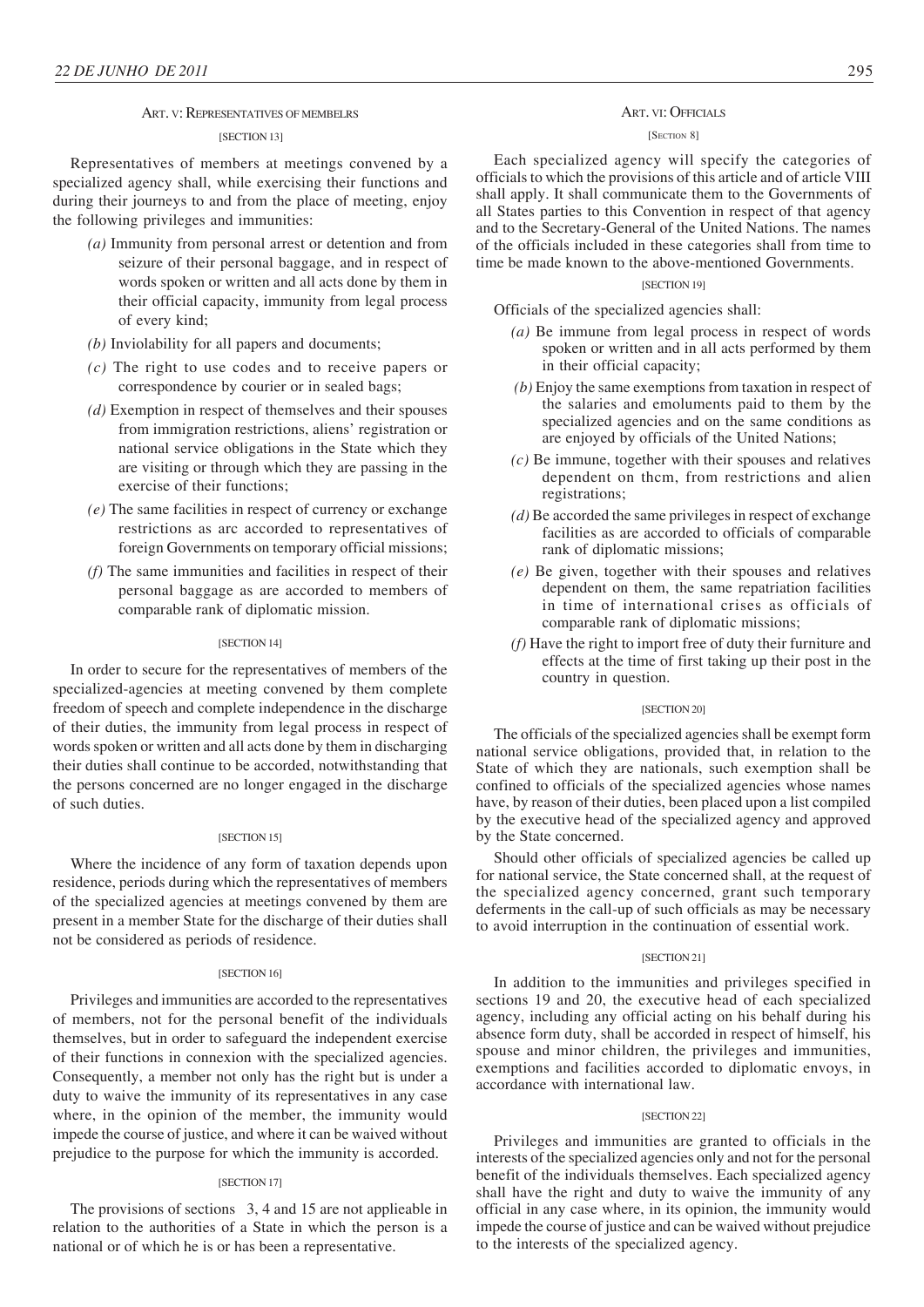### [SECTION 23]

Each specialized agency shall co-operate at all times with the appropriate authorities of member States to facilitate the proper administration of justice, secure the observance of police regulations and prevent the occurrence of any abuses in connexion with the privileges, immunities and facilities mentioned in this article.

#### ART. VII: ABUSES OF PRIVILEGE

## [SECTION 24]

If any State party to this Convention considers that there has been an abuse of a privilege or immunity conferred by this Convention, consultations shall be held between that State and the specialized agency concerned to determine whether any such abuse has occurred and, if so, to attempt to ensure that no repetition occurs. If such consultations fail to achieve a result satisfactory to the State and the specialized agency concerned, the question of whether an abuse of a privilege or immunity has occurred shall be submitted to the International Court of Justice in accordance with section 32. If the International Court of Justice finds that such an abuse has occurred, the State party to this convention affected by such abuse shall have the right, after notification to the specialized agency in question, to withhold from the specialized agency concerned the benefits of the privilege or immunity so abused.

#### [SECTION 25]

1. Representatives of members at meetings convened by specialized agencies, while exercising their functions and during their journeys to and from the place of meeting, and officials within the meaning of section 18, shall not be required by the territorial authorities to leave the country in which they are performing their functions on account of any activities by them in their official capacity. In the case, however, of abuse of privileges of residence committed by any such person in activities in that country outside his official functions, he may be required to leave by the Government of that country provided that:

2. (I) Representatives of members, or persons, who are entitled to diplomatic immunity under section 21, shall not be required to leave the country otherwise than in accordance with the diplomatic procedure applicable to diplomatic envoys accredited to that country.

(II) In the case of an official to whom section 21 is not applicable, no order to leave the country shall be issued other than with the approval of the Foreign Minister of the country in question, and such approval shall be given only after consultation with the executive head of the specialized agency concerned; and, if expulsion proceedings are taken against an official, the executive head of the specialized agency shall have the right to appear in such proceedings on behalf of the person against whom they are instituted.

# ART. VIII: LAISSEZ-PASSER **ISECTION 261**

Officials of the specialized agencies shall be entitled to use the United Nations [laissez-passer] in conformity with administrative arrangements to be concluded between the Secretary-General of the United Nations and the competent authorities of the specialized agencies, to which agencies special powers to issue [laissez-passer] may be delegated. The Secretary-General of the United Nations shall notify each State party to this Convention of each administrative arrangements so concluded.

#### [SECTION 27]

States parties to this Convention shall recognize and accept the United Nations laissez-passer issued to officials of the specialized agencies as valid travel documents.

## [SECT ION 28]

Applications for visas, where required, from officials of specialized agencies holding United Nations [laissez-passer], when accompanied by a certificate that they are travelling on the business of a specialized agency, shall be dealt with as speedily as possible. In addition, such persons shall be granted facilities for speedy travel.

#### [SECTION 29]

Similar facilities to those specified in section 28 shall be accorded to experts and other persons who, though not the holders of United Nations laissez-passer have a certificate that they are travelling on the business of a specialized agency.

# [SECTION 30]

The executive heads, assistant executive heads, heads of departments and other officials of a rank not lower than head of department of the specialized agencies, travelling on United Nations [laissez-passer] on the business of the specialized agencies, shall be granted the same facilities for travel as are accorded to officials of comparable rank in diplomatic missions.

# ART. IX: SETTLEMENT OF DISPUTES

# [SECTION 31]

Each specialized agency shall make provision for appropriate modes of settlement of:

 (a) Disputes arising out of contracts or other disputes of private character to which the specialized agency is a party;

(b) Disputes involving any official of a specialized agency who by reason of his official position enjoys immunity, if immunity has not been waived in accordance with the provisions of section 22.

# [SECTION 32]

All differences arising out of the interpretation or application of the present Convention shall be referred to the International Court of Justice unless in any case it is agreed by the parties to have recourse another mode of settlement. If a difference arises between one of the specialized agencies on the one had, and a member on the other had, a request shall be made for an advisory opinion on any legal question involved in accordance with Article 96 of the Charier and Article 65 of the Statute of the Court and the relevant provisions of the agreements concluded between the United Nations and the specialized agency concerned. The opinion given by the Court shall be accepted as decisive by the parties.

#### ART. X: ANNEXES AND APPLICATION TO INDIVIDUAL SPECIALIZED AGENCIES

# [SECTION 33]

In their application to each specialized agency, the standard clauses shall operate subject to any modification set forth in the final (or revised) text of the annex relating to that agency, as provided in sections 36 and 38.

#### [SECTION 34]

The provisions of the Convention in relation to any specialized agency must be interpreted in the light of the functions with which that agency is entrusted by its constitutional instrument.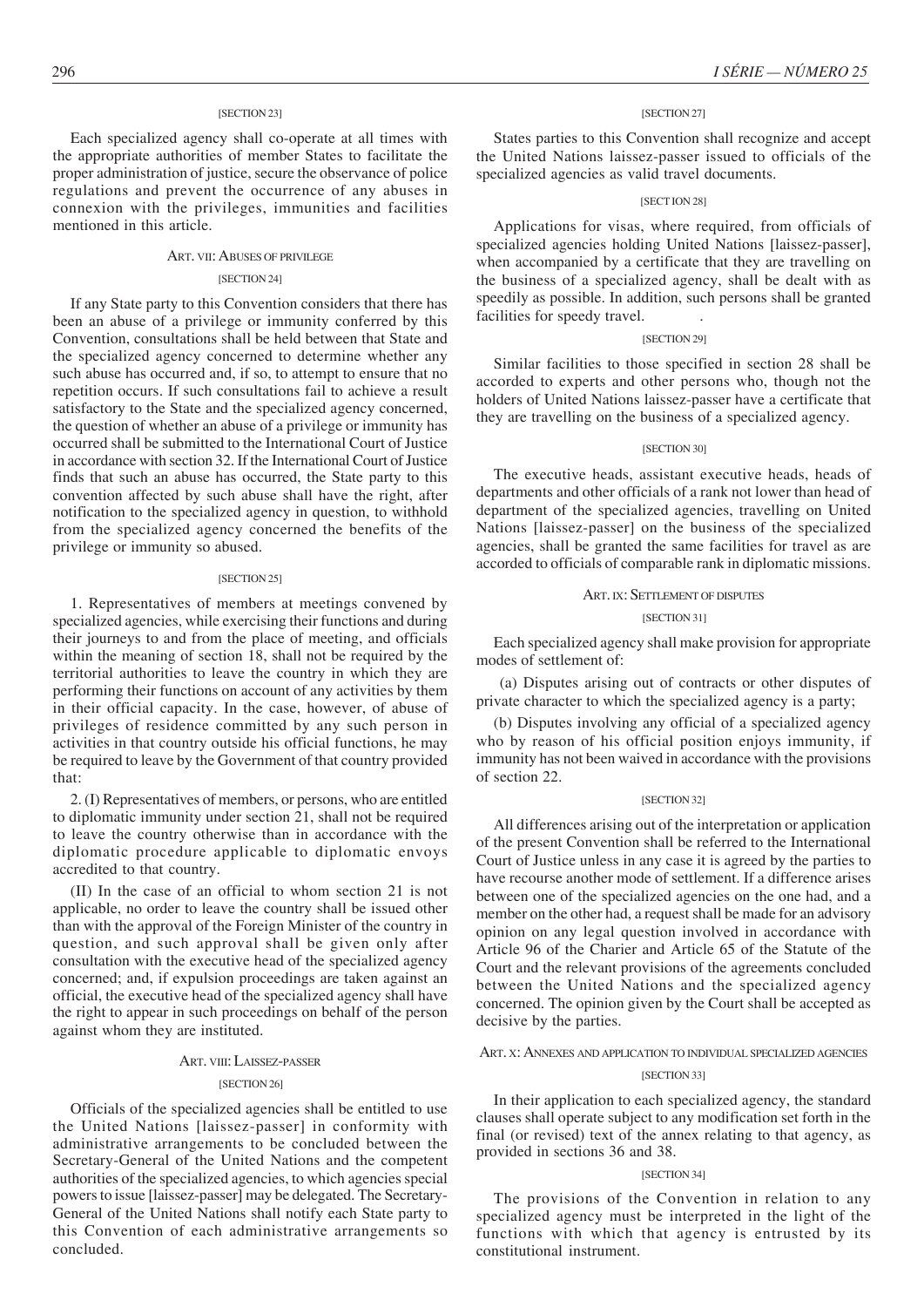#### [SECTION 35]

Draft annexes 1 to 9 are recommended to the specialized agencies named therein. In the case of any specialized agency not mentioned by name in section 1, the Secretary-General of the United Nations shall transmit to the agency a draft annex recommended by the Economic and Social Council.

#### [SECTION 36]

The final text of each annex shall be that approved by the specialized agency in question in accordance with its constitutional procedure. A copy of the annex as approved by each specialized agency shall be transmitted by the agency in question to the Secretary-General of the United Nations and shall thereupon replace the draft referred to in section 35.

#### [SECTION 37]

The present Convention becomes applicable to each specialized agency when it has transmitted to the Secretary-General of the United Nations the final text of the relevant annex and has informed him that it accepts the standard clauses, as modified by this annex and undertakes to give effect to sections 8, 18,22, 23, 24, 31, 32, 42 and 45 (subject to any modification of section 32 which may be found necessary in order to make the final text of the annex consonant with the constitutional instrument of the agency) and any provisions of the annex placing obligations on the agency. The Secretary-General shall communicate to all Members of the United Nations and to other States members of the specialized agencies certified copies of all annexes transmitted to him under this section and of revised annexes transmitted under section 38.

# [SECTION 38]

If, after the transmission of a final annex under section 36, any specialized agency approves any amendments thereto in accordance with its constitutional procedure, a revised annex shall be transmitted by it to the Secretary-General of the United Nations.

#### [SECTION 39]

The provisions of this Convention shall in no way limit or prejudice the privileges and immunities which have been, or may hereafter be, accorded by any State to any specialized agency by reason of the location in the territory of that State of its headquarters or regional offices. This Convention shall not be deemed to prevent the conclusion between any State party thereto and any specialized agency of supplemental agreements adjusting the provisions of this Convention or extending or curtailing the privileges and immunities thereby granted.

## [SECTION 40]

It is understood that the standard clauses, as modified by the final text of an annex sent by a specialized agency to the Secretary-General of the United nations under section 36 (or any revised annex sent undersection 38), will be consistent with the provisions of the constitutional instrument then in force of the agency in question, and that if any amendment to that instrument is necessary for the purpose of making the constitutional instrument so consistent, such amendment will have been brought into force in accordance with the constitutional procedure of that agency before the final (or revised) annex is transmitted.

The Convention shall not itself operate so as to abrogate, or derogate from, any provisions of the constitutional instrument of any specialized agency or any rights or obligations which the agency may otherwise have, acquire, or assume.

# ART. XI: FINAL PROVISIONS

# [SECTION 41]

Accession to this Convention by a Member of the United Nations and (subject to section 42) by any State member of a specialized agency shall be effected by deposit with the Secretary-General of the United Nations of an instrument of accession which shall take effect on the date of its deposit.

# [SECTION 42]

Each specialized agency concerned shall communicate the text of this Convention together with the relevant annexes to those of its members which are not Members of the United Nations and shall invite them to accede thereto in respect of that agency by depositing an instrument of accession to this Convention in respect thereof either with the Secretary-General of the United Nations or with the executive head of the specialized agency.

#### [SECTION 43]

Each State party to this Convention shall indicate in its instrument of accession the specialized agency or agencies in respect of which it undertakes to apply the provisions of this Convention. Each State party to this Convention may by a subsequent written notification to the Secretary-General of the United Nations undertakes to apply the provisions of this Convention to one or more further specialized agencies. This notification shall take effect on the date of its receipt by the Secretary-General.

#### [SECTION 44]

This Convention shall enter into force for each State party to this Convention in respect of a specialized agency when it has become applicable to that agency in accordance with section 37 and the Stateparty has undertaken to apply the provisions of the Convention to that agency in accordance with section 43.

#### [SECTION 45]

The Secretary-General of the United Nations shall inform all Members of the United Nations, as well as all members of the specialized agencies, and executive heads of the specialized agencies, of the deposit of each instrument of accession received under section 4 I and of subsequent notifications received under section 43. The executive head of a specialized agency shall inform the Secretary-General of the United Nations and the members of the agency concerned of the deposit of any instrument of accession deposited with him under section 42.

#### **[SECTION 46]**

It is understood that, when an instrument of accession or a subsequent notification is deposited on behalf of any State, this State will be in a position under its own law to give effect to the terms of this Convention, as modified by the final texts of any annexes relating to the agencies covered by such accessions or notifications.

#### [SECTION 47]

1. Subject to the provisions of paragraphs 2 and 3 of this section, each State party to this Convention undertakes to apply this Convention in respect of each specialized agency covered by its accession or subsequent notification, until such time as a revised convention or annex shall have become applicable to that agency and the said State shall have accepted the revised convention or annex. In the case of a revised annex, the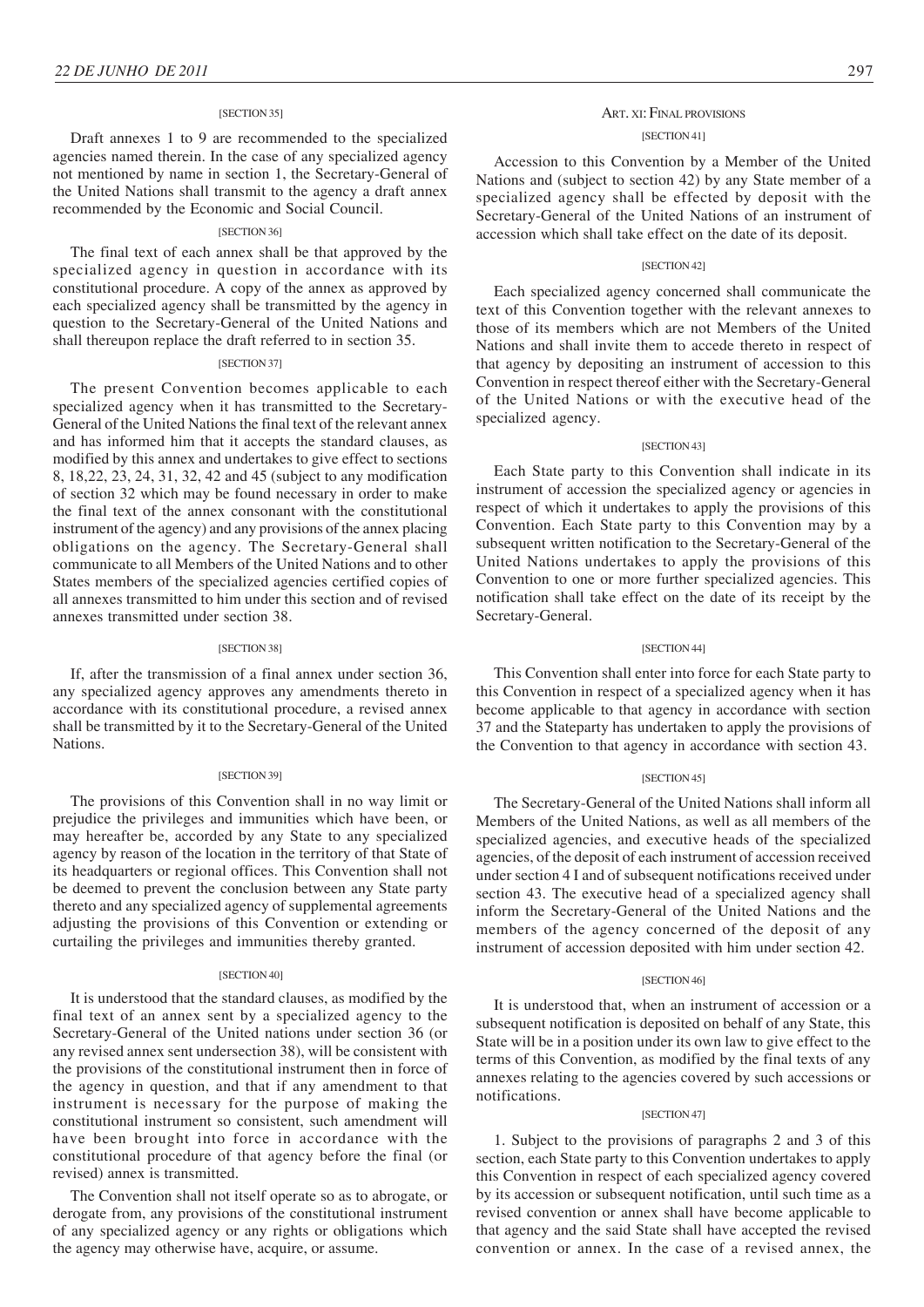acceptance of States shall be by a notification addressed to the Secretary-General of the United Nations, which shall take effect on the date of its receipt by the Secretary-General.

2. Each State party to this Convention, however, which is not, or has ceased to be, a member of a specialized agency, may address a written notification to the Secretary-Genera] of the United Nations and the executive head of the agency concerned to the effect that it intends to withhold from that agency the benefits of this Convention as from a specified date, which shall not be earlier than three months from the date of receipt of the notification.

3. Each State party to this Convention may withhold the benefit of this Convention from any specialized agency which ceases to be in relationship with the United Nations.

4. The Secretary-General of the United Nations shall inform all members States parties to this Convention of any notification transmitted to him under the provisions of this section.

# [SECTION 48]

At the request of one-third of the States parties to this Convention, the Secretary-General of the United Nations will convene a conference with a view to its revision.

## [SECTION 49]

The Secretary-General of the United Nations shall transmit copies of this Convention to each specialized agency and to the Government of each Member of the United Nations.

# **Convenção sobre os Privilégios e Imunidades das Agências Especializadas da Organização das Nações Unidas Aprovada pela Assembleia Geral das Nações Unidas em 21 de Novembro de 1947.**

Considerando que a Assembleia Geral das Nações Unidas adoptou, a 13 de Fevereiro de 1946, uma resolução que visa a unificação, na medida do possível, dos privilégios e imunidades de que gozam a Organização das Nações Unidas e as várias Agências Especializadas, e

Considerando que foram realizadas consultas relativas ao cumprimento da supramencionada Resolução entre a Organização das Nações Unidas e as agências especializadas, a Assembleia Geral pela resolução 179 (II), adoptada a 21 de Novembro de 1947, aprovou a seguinte convenção, que é submetida as agências especializadas para aceitação e a todos os membros da Organização das Nações Unidas e a todos os outros Estados-Membros de uma ou mais agências especializadas, para adesão.

# ARTIGO 1.º

## **Definições e Extensão**

1.ª SECÇÃO

Nesta Convenção

I - As palavras "cláusulas-padrão" se referem às disposições dos artigos 2.° à 9.°.

II - As palavras "agências especializadas" significam:

- *a)* A Organização Internacional do Trabalho;
- *b)*A Organização das Nações Unidas para a Alimentação e Agricultura;
- *c)* A Organização das Nações Unidas para a Educação, a Ciência e a Cultura;
- *d)* A Organização da Aviação Civil Internacional;
- *e)* O Fundo Monetário Internacional;
- *f)* O Banco Internacional para a Reconstrução e o Desenvolvimento;
- *g)* A Organização Mundial de Saúde;
- *h)* A União Postal Universal;
- *i)* A União Internacional de Telecomunicações; e
- *j)* Qualquer outra agência relacionada com as Nações Unidas de acordo com os artigos 57 e 63 da Carta.

III) A palavra "Convenção" significa, comunicação a qualquer agência especializada, as cláusulas-padrão- modificadas pelo texto final (ou revisto) do anexo transmitido por essa agência de conformidade com as secções 36 e 38.

IV) Para os fins do artigo 3.º as palavras "bens e activo" incluirão também bens e fundos administrados por uma agência especializada para favorecer a execução das suas funções constitucionais.

V) Para os fins do artigo 5.° e 7.°, a expressão "representantes dos membros" incluirá todos os representantes, substitutos, conselheiros, técnicos e secretários de delegações.

VI) Nas secções 13, 14, 15 e 25, a expressão "reuniões convocadas por uma agência especializada" significa reuniões: (1) da sua assembleia e do seu órgão executivo qualquer que seja a sua designação); e (2) de qualquer comissão prevista na sua constituição; (3) de qualquer conferência internacional por ela convocada; e (4) de qualquer comité de qualquer desses órgãos.

VII) O termo "director executivo" significa o principal funcionário executivo da agência especializada em apreço, quer designado como "Director-Geral" quer de outra maneira.

## 2.ª SECÇÃO

Cada país parte nesta convenção a respeito de qualquer agência especializada a qual esta Convenção se tenha tornado aplicável de acordo com a 37.ª Secção, concederá a essa agência, ou ao que com ela tenha ligação, os privilégios e imunidades prescritos nas cláusulas-padrão, nas condições ali especificadas, observada qualquer modificação das cláusulas contidas nas disposições do anexo final (ou revisto) relativo a essa agência e transmitido de acordo, com as secções 36 e 38.

#### ARTIGO 2.º

#### **Personalidade jurídica**

# 3.ª SECÇÃO

As agências especializadas possuirão personalidade jurídica. Terão capacidade para *(a)* contratar, *(b)* adquirir e alienar bens móveis e imóveis, *c)* mover acções judiciais.

#### ARTIGO 3.º

#### **Bens, fundos e activo**

# 4.ª SECÇÃO

As agências especializadas, seus bens e activo, onde estiverem localizados e qualquer que seja o seu depositário, gozarão de imunidade de todas as formas de processo legal, excepto na medida em que, em qualquer caso determinado houverem expressamente renunciado a sua imunidade. Fica entendido, porém, que nenhuma renúncia de imunidade se estenderá a qualquer medida de execução.

#### 5.ª SECÇÃO

As instalações das agências especializadas serão invioláveis. Os bens e o activo das agências especializadas, onde estiverem localizados e qualquer que seja a pessoa que os mantenha ficarão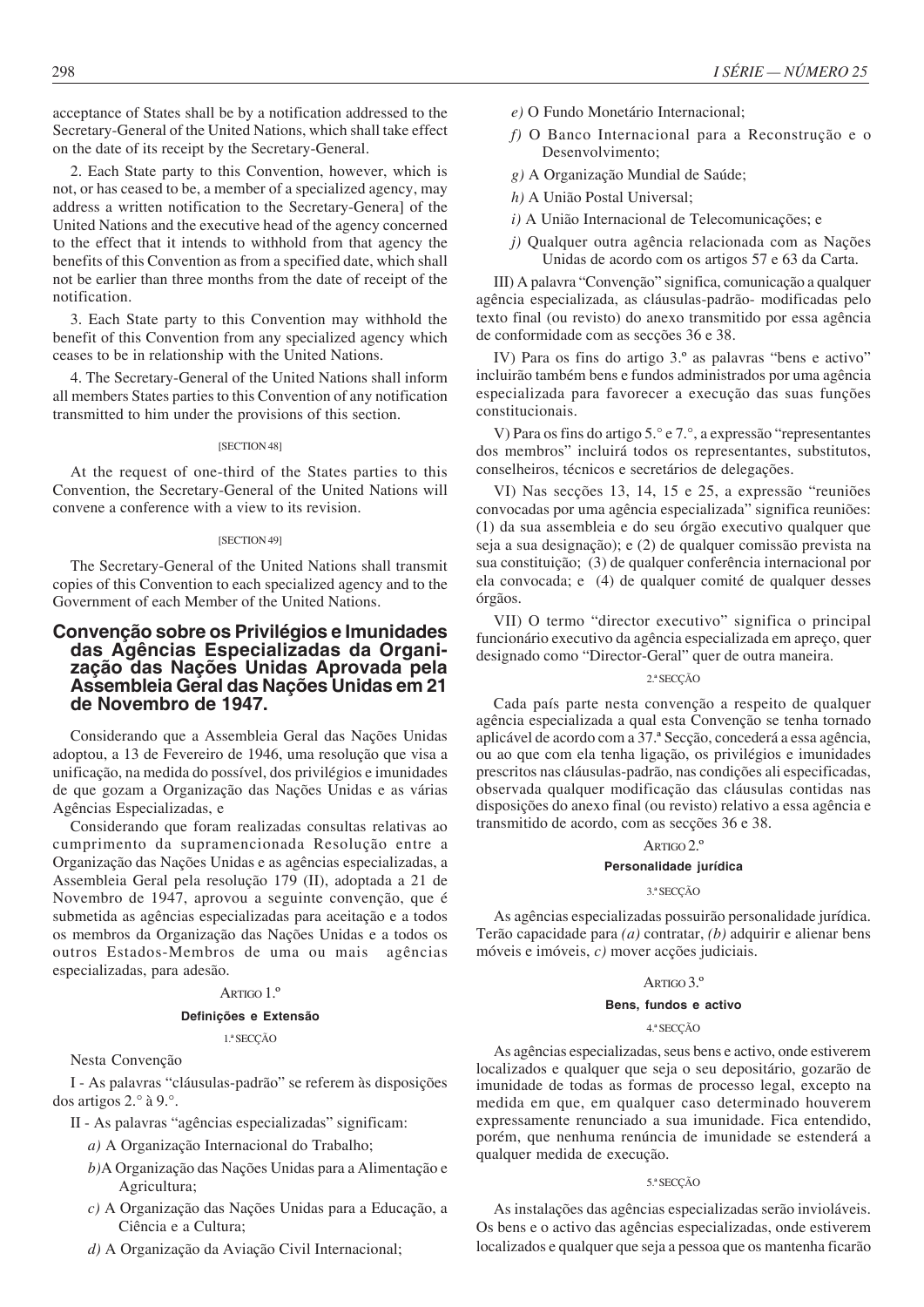isentos de busca, requisição, confisco, expropriação e qualquer outra forma de interferência seja por acção executiva, administrativa, judicial ou legislativa.

#### 6.ª SECÇÃO

Os arquivos das agências especializadas, e em geral todos os documentos a elas pertencentes ou por elas guardados, serão invioláveis, onde estiverem localizados.

# 7.ª SECÇÃO

Sem restrições dos controles financeiros, regulamentos ou moratória de qualquer espécie:

- *a)* As agências especializadas podem ter fundos, ouro ou moeda corrente de qualquer espécie e operar em contas com qualquer moeda;
- *b)* As agências especializadas podem transferir livremente seus fundos, ouro ou moeda corrente de um país para outro ou dentro de qualquer país e converter qualquer moeda que possuam em qualquer outra moeda.

# 8.ª SECÇÃO

Cada agência especializada levará na devida conta, no exercício dos seus direitos de acordo com a 7.º Secção, quaisquer representações feitas pelo Governo de qualquer país parte nesta Convenção, na medida em que se considerar que essas representações podem ser efectivadas sem detrimento aos interesses da agência.

#### 9.ª SECÇÃO

As agências especializadas, seu activo, renda e outros bens serão:

- *a)* Isentos de todos os impostos directos; fica entendido, porém, que as agências especializadas não reclamarão isenção de taxas que, de facto, são apenas tarifas de serviços públicos;
- *b)* Isentos de direitos alfandegários e proibições e restrições de importação e exportação, com respeito a artigos importados e exportados pelas agências especializadas para seu uso oficial; fica entendido, porém, que os artigos importados de acordo com esta isenção não serão vendidos no país para o qual são importados excepto nas condições ajustadas com o Governo desse país;
- *c)* Isentos de direitos, proibições de importação e exportação com respeito as suas publicações.

#### 10.ª SECÇÃO

As agências especializadas não exigirão isenção de impostos de consumo nem de taxas sobre a venda de bens móveis e imóveis que fazem parte do preço a ser pago. Não obstante, quando as agências especializadas fizerem compras importantes para uso oficial de bens que tenham sido gravados ou sejam gravados com esses impostos e taxas, os países parte nesta Convenção tomarão, sempre que possível, medidas administrativas apropriadas para a isenção ou a devolução do montante do imposto ou taxa.

#### ARTIGO<sub>4.</sub><sup>o</sup>

#### **Facilidades relativas a comunicações**

#### 11.ª SECÇÃO

Cada agência especializada gozará, no território de cada país parte nesta Convenção, no que diz respeito a essa agência, para suas comunicações oficiais, de tratamento não menos favorável do que o concedido pelo Governo desse país a qualquer outro Governo, inclusive a missão diplomática deste, em matéria de prioridades, tarifas e taxas de correspondência, cabogramas, telegramas, radiogramas, telefotos, telefone e outras comunicações, e de tarifas de imprensa para informações a imprensa e ao rádio.

#### 12.ª SECÇÃO

Nenhuma censura será aplicada a correspondência oficial e a outras comunicações oficiais das agências especializadas. As agências especializadas terão o direito de usar códigos e de despachar e receber correspondência por mensageiro especial ou em malas seladas, os quais terão as mesmas imunidades e privilégios que os correios e malas diplomáticas.

Nada nesta secção será interpretado no sentido de impedir a adopção de precauções apropriadas a serem determinadas por acordo entre um país parte nesta Convenção e uma agência especializada.

# ARTIGO<sup>5.º</sup>

# **Representantes dos membros**

#### 13.ª SECÇÃO

Os representantes dos membros em reuniões convocadas por uma agência especializada gozarão, enquanto exercerem suas funções e durante as suas viagens para e do lugar da reunião, dos seguintes privilégios e imunidades:

- *a)* Imunidade de prisão ou detenção pessoal e de apreensão de suas bagagens pessoais, e, quanto a palavras faladas ou escritas e a todos os actos por eles feitos em sua qualidade oficial, imunidade a processos legais de qualquer natureza;
- *b)* Inviolabilidade de todos os papeis e documentos;
- *e)* Direito de usar códigos e de receber papéis ou correspondência por mensageiro especial ou em malas seladas;
- *d)* Isenção, para eles e para seus cônjuges de restrições de imigração, de registro de estrangeiros ou de obrigações de serviço nacional no país que, estejam visitando ou pelo qual estejam passando no exercício de suas funções;
- *e)* Facilidades, quanto as restrições de moeda de câmbio, idênticas as concedidas aos representantes de Governos estrangeiros em missões oficiais temporárias;
- *f)* Imunidades e facilidades, quanto às suas bagagens pessoais idênticas as concedidas aos membros de categoria comparável das missões diplomáticas.

## 14.ª SECÇÃO

A fim de assegurar aos representantes dos membros das agências especializadas, em reuniões por elas convocadas, completa liberdade de palavras e completa independência no desempenho de suas obrigações, continuará a ser concedida imunidade a processo legal, quanto as palavras faladas ou escritas e todos os actos por eles feitos no exercício de seus deveres, ainda que as pessoas interessadas não estejam mais incumbidas do exercício dessas obrigações.

#### 15.ª SECÇÃO

Nos casos em que a incidência de qualquer forma de taxação dependa da residência, os períodos durante os quais os representantes de membros das agências especializadas em reuniões por elas convocadas, estiverem em um país membro para o desempenho de suas obrigações, não serão considerados períodos de residência.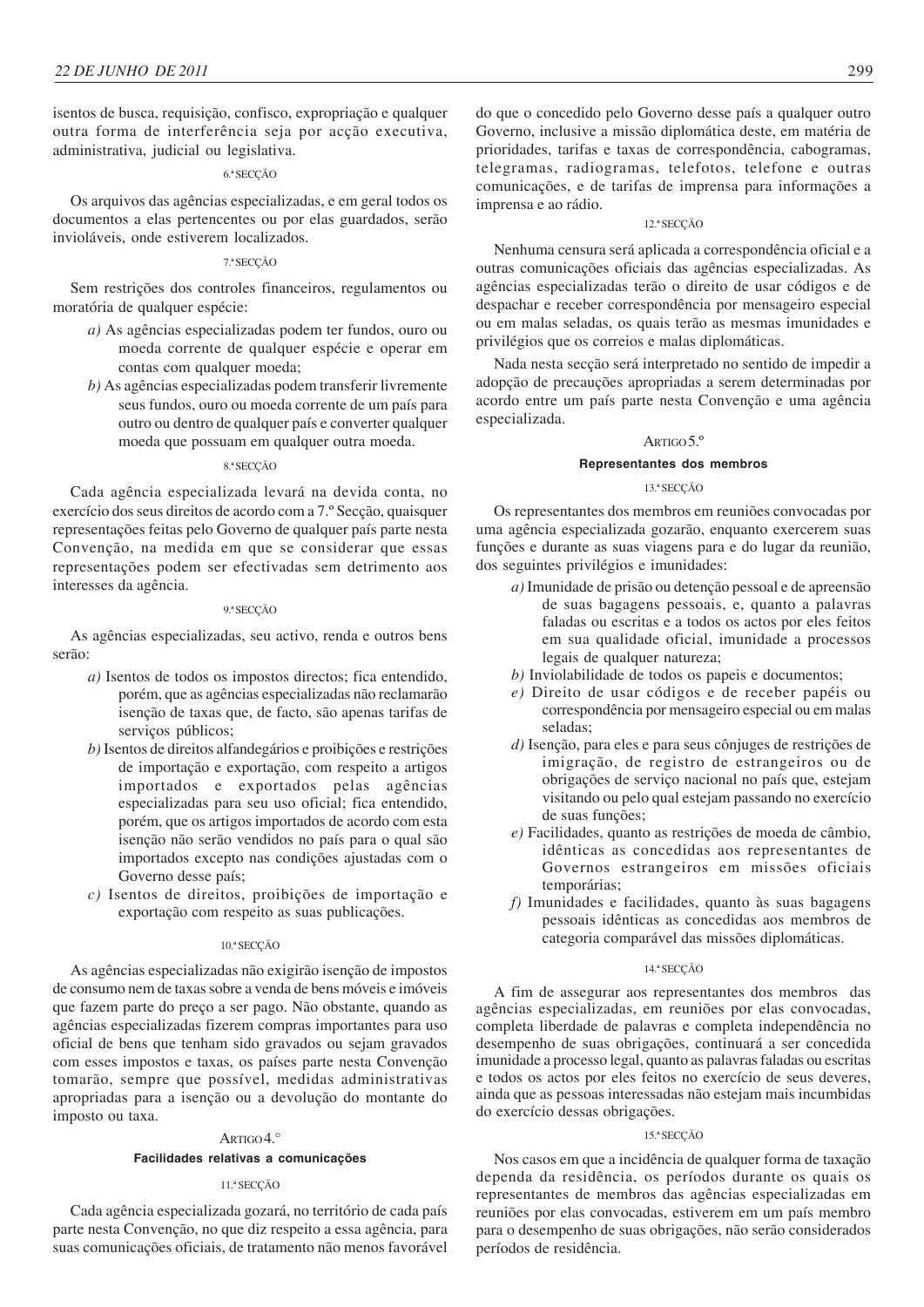# 16.ª SECÇÃO

Os privilégios e imunidades são concedidos aos representantes dos membros, não para beneficio pessoal dos próprios indivíduos, mas a fim de salvaguardar o exercício independente das suas funções relacionadas com as agências especializadas. Consequentemente, um membro não apenas tem o direito, mas o dever de renunciar a imunidade dos seus representantes em qualquer caso em que, na opinião do membro, a imunidade impeça o andamento da justiça, e sem que possa ser dispensada sem prejuízo para o fim para o qual a imunidade é concedida.

# 17.ª SECÇÃO

As disposições das Secções 13,14 e 15 não se aplicam às autoridades de um país do qual a pessoa seja nacional ou do qual seja ou tenha sido representante.

# ARTIGO<sub>6.</sub><sup>c</sup>

# **Funcionários**

# 18.ª SECÇÃO

Cada agência especializada especificará as categorias dos funcionários nos quais se aplicarão os dispositivos deste artigo e do artigo 8.º Comunicá-las aos Governos de todos os países partes nesta Convenção, quanto a essa agência, e ao Secretário- -Geral das Nações Unidas. Dos nomes dos funcionários incluídos nessas categorias periodicamente se dará conhecimento aos Governos acima mencionados.

# 19.ª SECÇÃO

Os funcionários das agências especializadas:

- *a)* Serão imunes a processo legal quanto as palavras faladas, ou escritas e a todos os actos por eles executados na sua qualidade oficial;
- *b)* Gozarão de isenções de impostos, quanto aos salários e vencimentos, a eles pagos pelas agências especializadas e em condições idênticas as de que gozam os funcionários das Nações Unidas;
- *c)* Serão imunes, assim como seus cônjuges e parentes dependente, restrições de imigração e de registo de estrangeiros;
- *d)* Terão quanto as facilidades de câmbio, privilégios idênticos aos concedidos aos funcionários de categoria comparável das missões diplomáticas;
- *e)* Terão, bem como seus cônjuges e parentes dependentes, em época de crises internacionais, facilidades de repatriação idênticas as concedidas aos funcionários de categoria comparável das missões diplomáticas;
- *f)* Terão direito de importar, com isenção de direitos, seus móveis e objectos, quando assumirem pela primeira vez o seu posto no país em apreço.

#### 20.ª SECÇÃO

Os funcionários das agências especializadas ficarão isentos de obrigações de serviço nacional, contanto que, com relação aos países dos quais são nacionais, tal isenção se limite aos funcionários das agências especializadas cujos nomes em virtude das suas obrigações, foram colocados em uma lista compilada pelo director executivo da agência especializada e aprovada pelo país interessado.

Se outros funcionários das agências especializadas forem chamados para o serviço nacional, o país interessado, a pedido da agência especializada interessada, concederá a esses funcionários adiamentos temporários necessários para evitar interrupção na continuação de um trabalho essencial.

#### 21.ª SECÇÃO

Além das imunidades e privilégios especificados nas Secções 19 e 20, o director executivo de cada agência especializada, inclusive qualquer funcionário que responda por ele durante sua ausência das funções, terá estendido ao seu cônjuge e filhos menores, os privilégios e imunidades, isenções e facilidades concedidos aos enviados diplomáticos, de acordo com o direito internacional.

# 22.ª SECÇÃO

Os privilégios e imunidades são concedidos aos funcionários apenas no interesse das agências especializadas, e não para benefício pessoal dos próprios indivíduos*.* Cada agência especializada terá o direito e o dever de renunciar a imunidade de qualquer funcionário em qualquer caso em que, em sua opinião, a imunidade impeça o andamento da justiça e possa ser dispensada sem prejuízo para os interesses da agência especializada.

# 23.ª SECÇÃO

Cada agência especializada cooperará sempre com as autoridades competentes dos países membros para facilitar a administração adequada da justiça, assegurar a observância dos regulamentos policiais e prevenir a ocorrência de quaisquer abusos relacionados com os privilégios, imunidades e facilidades mencionados neste artigo.

#### ARTIGO 7.º

# **Abuso de privilégio**

### 24.ª SECÇÃO

Se qualquer país parte nesta Convenção considerar que houve abuso de um privilégio ou imunidade, conferido por esta Convenção, serão feitas consultas entre esse país e a agência especializada interessada para determinar se ocorreu qualquer abuso semelhante e, nesse caso, procurar assegurar que não ocorrerá repetição. Se essas consultas não conseguirem alcançar um resultado satisfatório para o Estado e agência especializada interessados, a questão de saber se ocorreu abuso de privilégio ou imunidade será submetida à Corte Internacional de Justiça de acordo com a 32.ª Secção. Se a Corte Internacional de Justiça achar que esse abuso ocorreu, o país parte nesta Convenção afectado por esse abuso terá após notificação a agência especializada em apreço, o direito de retirar da agência especializada interessada os benefícios do privilégio ou imunidade objecto do abuso.

#### 25.ª SECÇÃO

1. As autoridades territoriais não exigirão que os representantes dos membros nas reuniões Convocadas pelas agências especializadas, enquanto no exercício de suas funções e durante suas viagens para e do lugar da reunião ,e os funcionários incluídos no sentido da 18 Secção, deixem o país no qual estão exercendo suas funções por causa de nenhum acto por eles exercido em sua qualidade oficial. No caso, porém, de abusos de privilégios de residência cometidos por essas pessoas sem actos fora das suas funções oficiais, o Governo poderá exigir que as deixem esse país, contanto que:

2. (I) Não se exija que os representantes dos membros ou pessoa que tem direito à imunidade diplomática de acordo com a 21 Secção, deixem o país, a não ser de conformidade com procedimento diplomático aplicável aos enviados diplomáticos acreditados nesse País.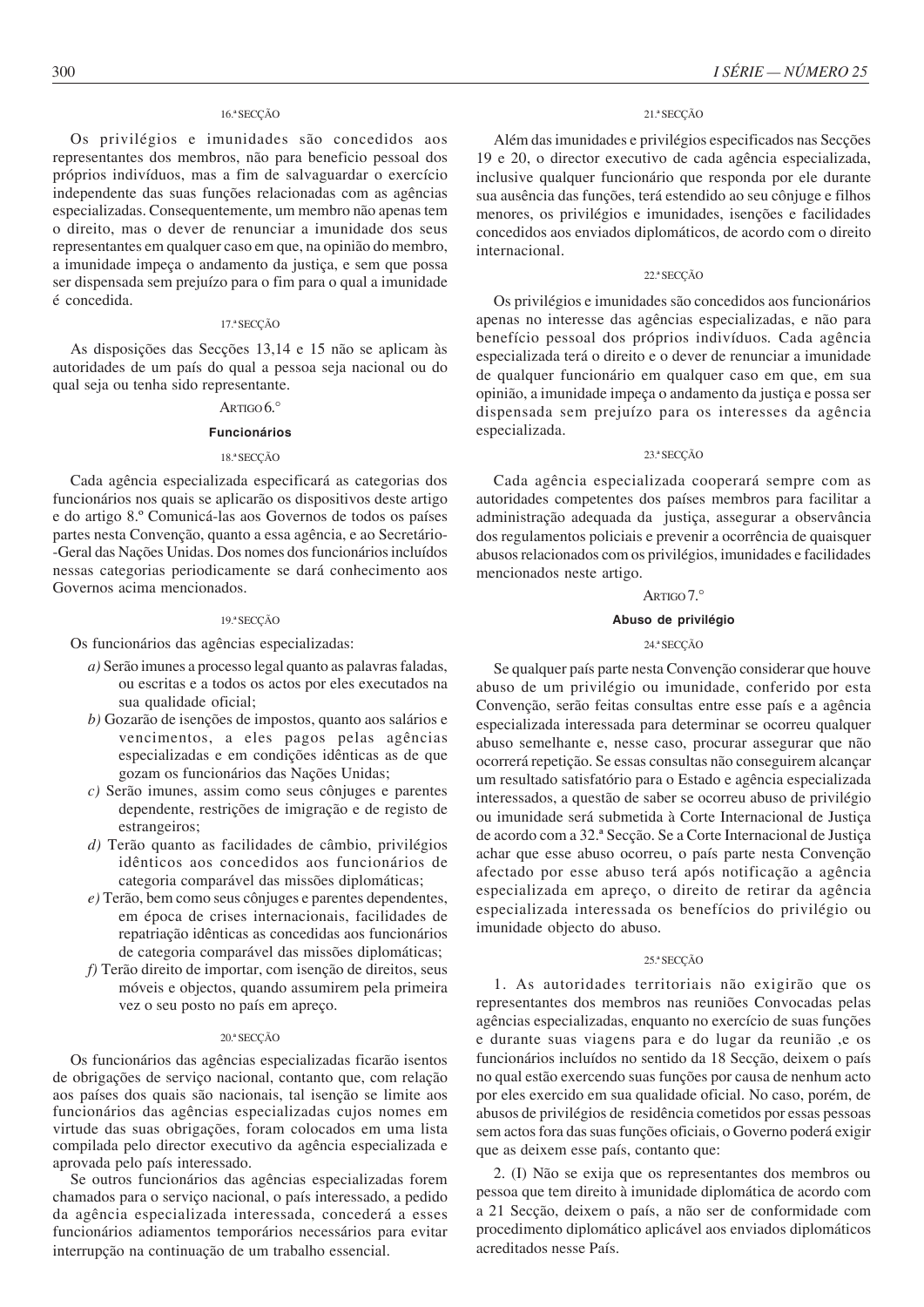(II) No caso de um funcionário ao qual não seja aplicável a 21 Secção, nenhuma ordem de deixar o país será expedido a não ser com a aprovação do Ministério do Exterior do país em apreço, e essa aprovação só será dada após consulta com o Director Executivo da Agência Especializada interessada: e, se for instaurado processo para a expulsão de um funcionário, o Director Executivo da Agência Especializada terá direito de figurar nesse processo em nome da pessoa contra a qual for instaurado.

## ARTIGO 8.°

# **Laissez-Passer**

# 26.ª SECÇÃO

Os Funcionários das Agências Especializadas terão o direito de usar *Laissez-Passer* das Nações Unidas de conformidade com ajustes administrativos a serem concluídos entre o Secretário-Geral das Nações Unidas e as autoridades competentes das Agências Especializadas, Agências, às quais podem ser delegadas poderes especiais para emitirem *Laissez-Passer*. O Secretário-Geral das Nações Unidas notificará cada país parte nesta Convenção de cada ajuste administrativo assim concluído.

#### 27.ª SECÇÃO

Os países partes nesta Convenção reconhecerão e aceitarão os *Laissez-Passer* das Nações Unidas expedidos para os funcionários das agências especializadas como documentos de viagem válidos.

#### 28.ª SECÇÃO

Os pedidos de visto, nos casos em que são necessários, de funcionários das agências especializadas que possuam *Laissez-Passer* das Nações Unidas, quando acompanhados de um certificado de que viajam a negócio de uma agência especializada, serão despachados com a possível rapidez. Outrossim, a essas pessoas se concederão facilidades para viagem rápida.

## 29.ª SECÇÃO

Facilidades semelhantes às especificadas na 28.ª Secção serão concedidas aos peritos e a outras pessoas que, embora não possuam *Laissez-Passer* das Nações Unidas, tem um certificado que atesta estarem viajando a negócios de uma agência especializada.

#### 30.ª SECÇÃO

Os directores executivos, os assistentes dos directores executivos, os directores de departamentos e outros funcionários de categoria não inferior a de chefe de departamento das agências especializadas, que viajam com *Laissez-Passer* das Nações Unidas a negócios das agências especializadas, terão facilidades de viagem idênticas as concedidas aos funcionários de categoria comparável das missões diplomáticas.

#### ARTIGO<sup>9.º</sup>

#### **Solução de disputas**

#### 31.ª SECÇÃO

Cada agência especializada providenciará modos apropriados de resolver:

- *a)* Disputas resultantes de contratos ou outras disputas de carácter privado nas quais a agência especializada seja parte;
- *b)* Disputas que envolvam qualquer funcionário de uma agência especializada que, por motivo de sua posição oficial, goze de imunidade, se a imunidade não houver sido dispensada, de conformidade com as disposições da 22.ª Secção.

#### 32.ª SECÇÃO

Todas as divergências resultantes da interpretação ou aplicação da presente Convenção serão submetidas a Corte Internacional de Justiça, a não ser que, em qualquer caso, as partes convenham em recorrer a outro modo de solução. Se surgir divergência entre uma das agências especializadas, por um lado, e um membro do outro, pedir-se-á um parecer consultivo sobre qualquer questão legal em causa, de acordo com o artigo 96 da Carta e o artigo 65 do Estatuto da Corte e as disposições aplicáveis dos ajustes concluídos entre as Nações Unidas e a Agência Especializada interessada. O parecer emitido pela Corte será aceite como decisório pelas partes.

#### ARTIGO 10.°

# **Anexos e aplicação às Agências Especializadas individualmente**

#### 33.ª SECÇÃO

Em sua aplicação a cada agência especializada, as cláusulaspadrão vigorarão sujeitas a quaisquer modificações previstas no texto final (ou revisto) do anexo relativo a essa agência pela forma determinada das Secções 36 e 38.

#### 34.ª SECÇÃO

As disposições da Convenção quanto a qualquer agência especializada devem ser interpretadas à luz das funções confiadas a essa agência pelo seu instrumento constitucional.

#### 35.ª SECÇÃO

Os projectos dos anexos 1 a 9 são recomendados as agências especializadas neles citadas.

No caso de qualquer agência especializada não mencionada nominalmente na 1.ª Secção, o Secretário-Geral das Nações Unidas transmitirá à agência um projecto de anexo recomendado pelo Conselho Económico e Social.

#### 36.ª SECÇÃO

O texto final de cada anexo será o aprovado pela agência especializada em apreço de acordo com o seu procedimento constitucional. Uma cópia do anexo aprovado por cada agência especializada será transmitida pela agência em questão ao Secretário-Geral das Nações Unidas e, em seguida, substituirá o projecto referido na 35.ª Secção.

#### 37.ª SECÇÃO

A presente Convenção tornar-se-á aplicável a cada agência especializada quando ela houver transmitido ao Secretário-Geral das Nações Unidas o texto final do anexo pertinente e lhe houver informado que aceita as cláusulas-padrão, na forma modificada por este anexo, e se comprometer a por em vigor as Secções 8, 18,22, 24, 31, 42, e 45 (ressalvada qualquer modificação da secção 32 que seja considerada necessária a fim de tornar o texto final do anexo conforme com o instrumento constitucional da agência) e quaisquer disposições do anexo que imponham obrigações à agência. O Secretário-Geral comunicará a todos os membros das Nações Unidas e a outros países membros das agências especializadas cópias autênticas de todos os anexos a ele transmitidos de acordo com esta Secção e dos anexos transmitidos de acordo com a 38.ª Secção.

#### 38.ª SECÇÃO

Se, após a tramitação de um anexo final de acordo com a 36.ª Secção qualquer agência especializada aprovar quaisquer emendas a ele de conformidade com o seu processo constitucional, um anexo revisto será por ela transmitido ao Secretário-Geral das Nações Unidas.